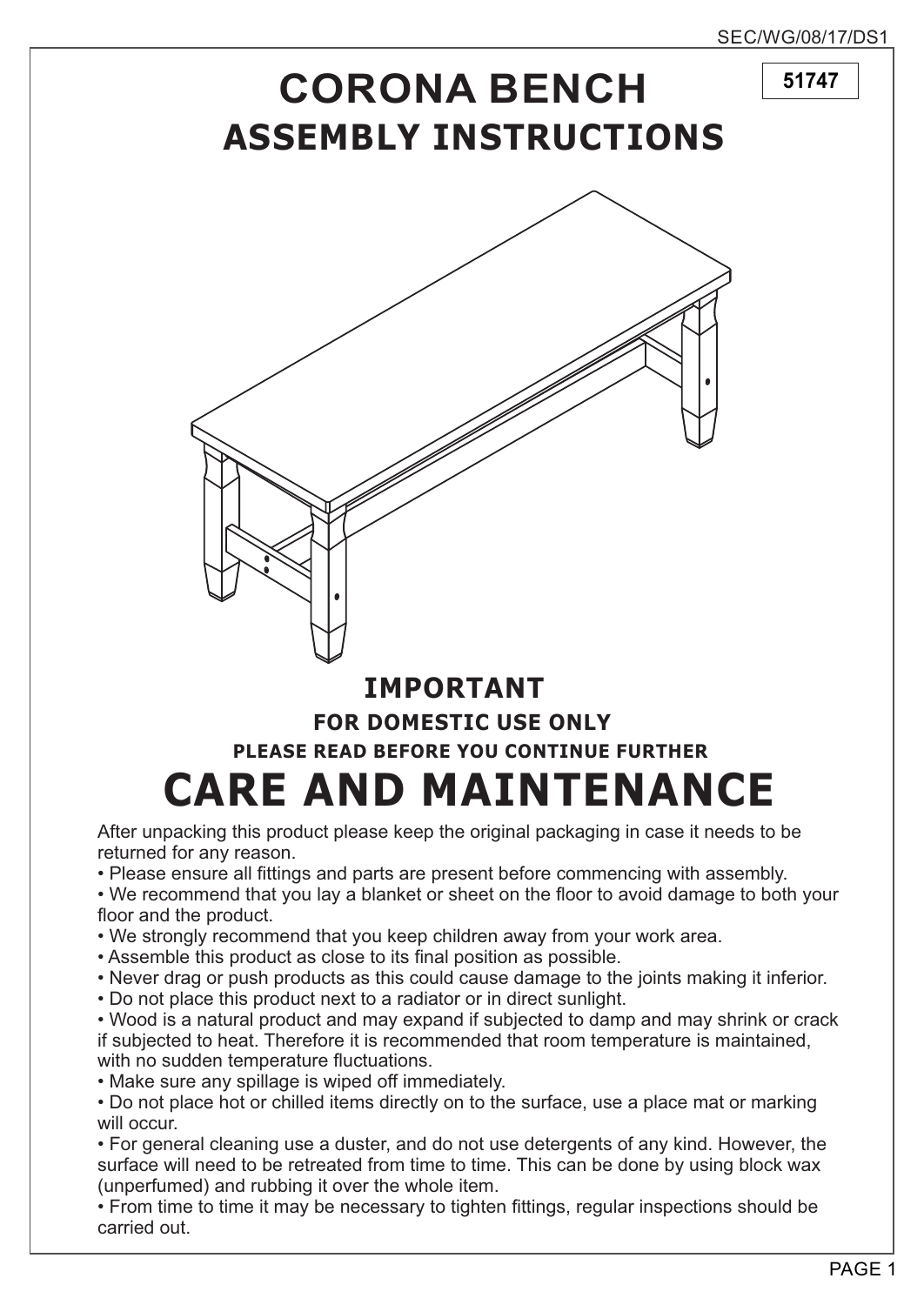## SEC/WG/08/17/DS1